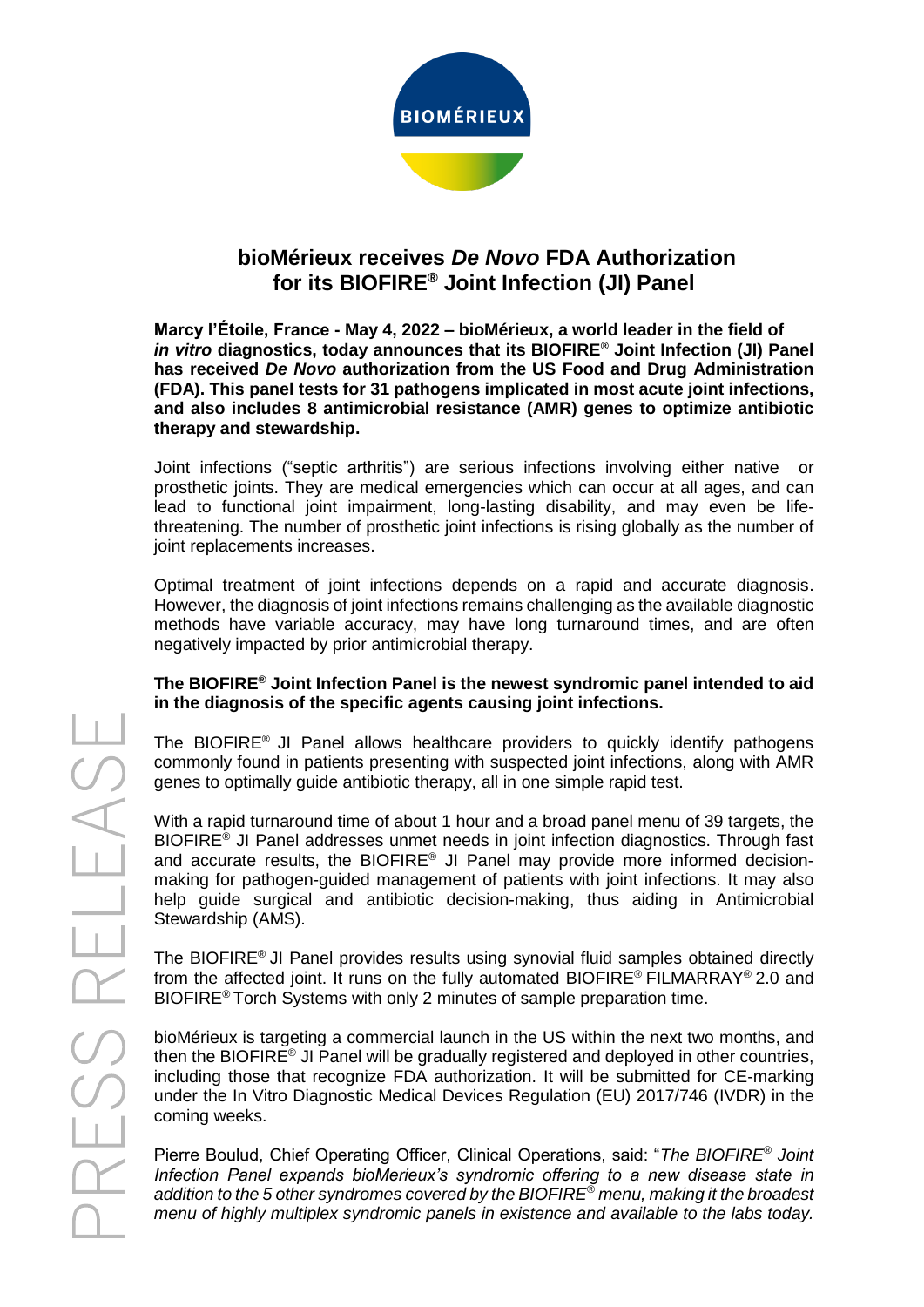

*Thanks to this panel, we address an important diagnostic need to help Emergency Department and Infectious Disease physicians, pediatricians, and also orthopedic surgeons faced with these important joint infections. This* De Novo *authorization demonstrates bioMerieux's continued innovative leadership in molecular syndromic testing and our commitment to addressing vital needs in infectious disease diagnostics."*

Mark Miller, Chief Medical Officer, stated: *"The BIOFIRE® Joint Infection Panel should provide clinicians with a faster and more accurate diagnosis, thus potentially reducing the delay to initiate appropriate antimicrobial therapy, speeding up surgical decisionmaking, and improving overall management to benefit patients and improve outcomes."*

# **ABOUT BIOFIRE® FILMARRAY®**

The BIOFIRE<sup>®</sup> solution is a U.S. FDA-cleared and CE-marked closed multiplex PCR and fullyautomated system that integrates sample preparation, amplification, and detection. A BIOFIRE<sup>®</sup> test requires only two minutes of hands-on time and has a total run time in as little as 45 minutes, depending on the panel.

The BIOFIRE<sup>®</sup> range has the largest infectious disease pathogen menu commercially available. It is composed panels covering 6 syndromes, whose availability varies by country:

- BIOFIRE® Respiratory Panels (RP, RP2, RP2*plus*, RP2.1, and RP2.1*plus*), identifying between 20 and 23 respiratory viruses and bacteria performed directly on nasopharyngeal swabs in transport media.
- BIOFIRE® RP EZ, identifying 11 viral and 3 bacterial pathogens associated with respiratory infections. FDA-cleared and CLIA-waived for use in the US only.
- BIOFIRE® Pneumonia (PN) and Pneumonia *plus* (PN*plus*) Panels, identifying 33 to 34 targets (18 bacteria, 8 to 9 viruses, 7 resistance genes to antibiotics) in sputum (including endotracheal aspirate) and bronchoalveolar lavage (including mini-BAL). 15 of the bacterial targets are reported with semi-quantitative information about the abundance of organisms in a given sample.
- BIOFIRE® Blood Culture Identification 2 (BCID2), identifying 43 of the most common causes of bloodstream infections and associated antimicrobial resistance directly from positive blood culture.
- BIOFIRE® Gastrointestinal (GI) Panel, identifying 22 of the most common viral, bacterial, and parasitic causes of infectious diarrhea directly from stool in Cary Blair transport media.
- BIOFIRE® Meningitis/Encephalitis (ME) Panel, identifying 14 bacterial, viral, and fungal causes of meningitis and encephalitis directly from cerebrospinal fluid.
- BIOFIRE<sup>®</sup> Joint Infection (JI) Panel, identifying 31 common causes of joint infections and 8 antimicrobial resistance genes directly from synovial fluid.

As of March 31<sup>st</sup>, 2022, the number of BIOFIRE® FILMARRAY® Systems installed globally reached more than 22,500 units.

# **ABOUT BIOMÉRIEUX**

### *Pioneering Diagnostics*

A world leader in the field of *in vitro* diagnostics since 1963, bioMérieux is present in 44 countries and serves more than 160 countries with the support of a large network of distributors. In 2021, revenues reached €3.4 billion, with over 90% of sales outside of France.

bioMérieux provides diagnostic solutions (systems, reagents, software and services) which determine the source of disease and contamination to improve patient health and ensure consumer safety. Its products are mainly used for diagnosing infectious diseases. They are also used for detecting microorganisms in agri-food, pharmaceutical and cosmetic products.

[www.biomerieux.com.](http://www.biomerieux.com/)